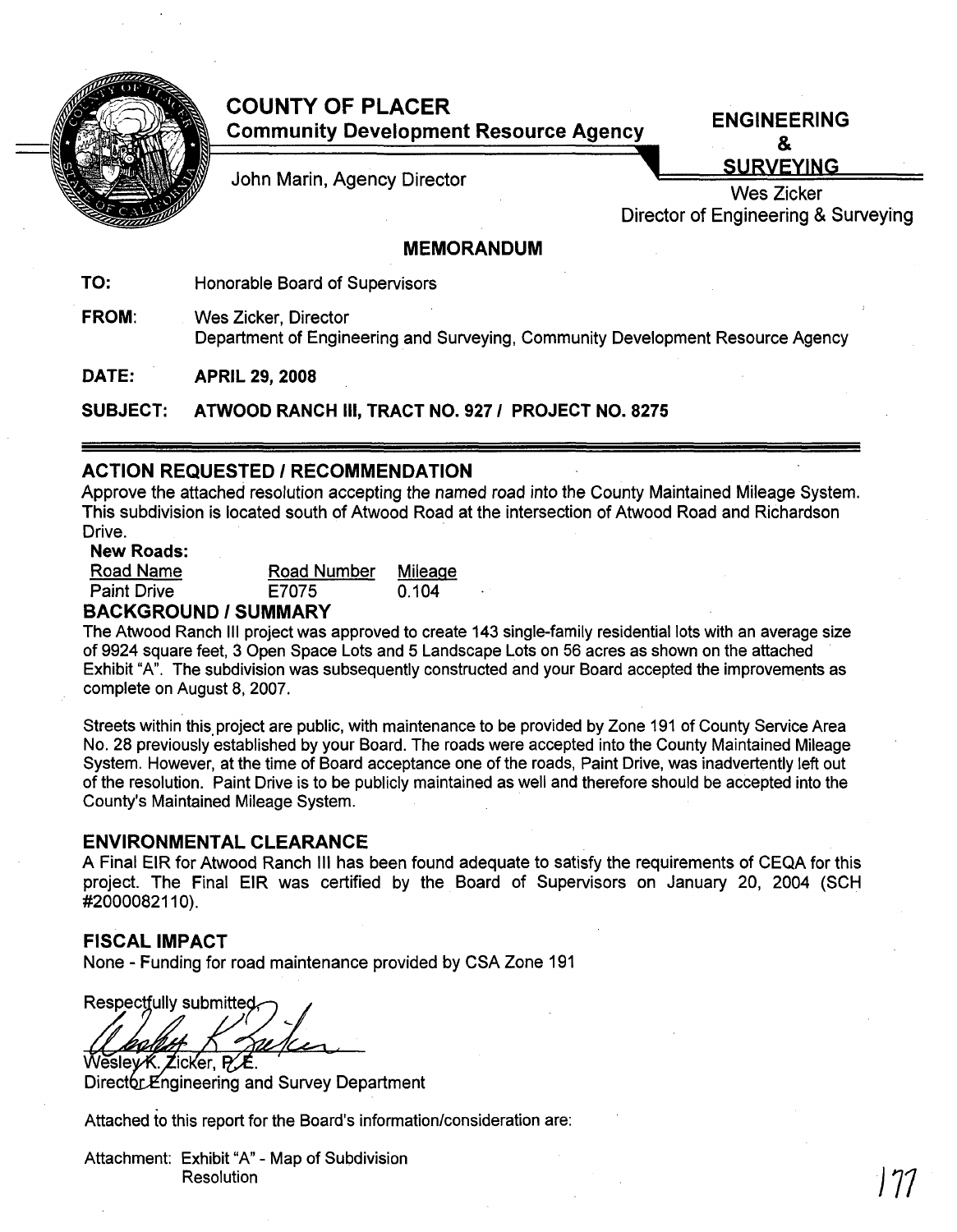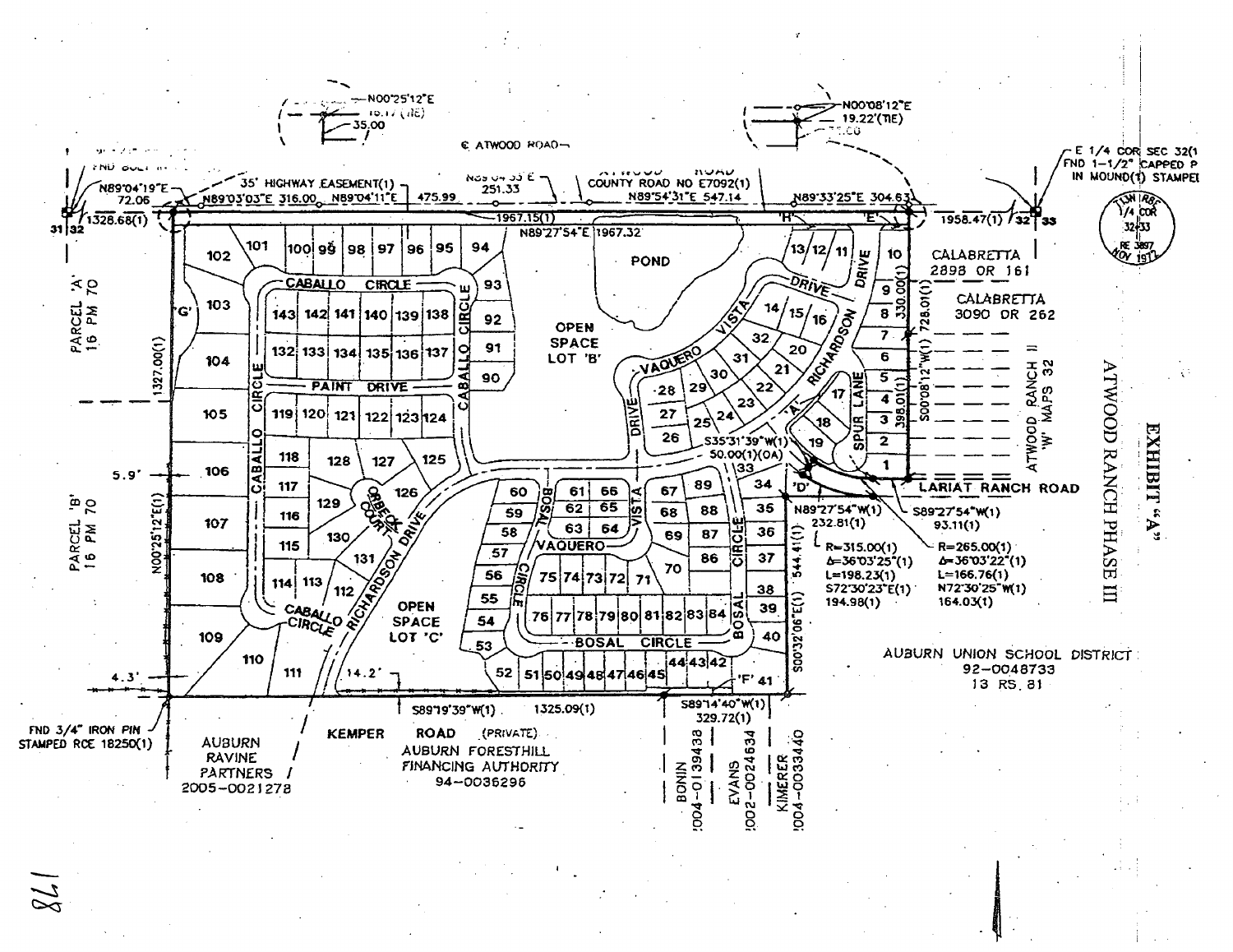# Before the Board of Supervisors **County of Placer, State of California**

In the matter of: A RESOLUTION ACCEPTING THE ROADS IN ATWOOD RANCH 'III . SUBDIVISION, TRACT NO. 927 INTO THE COUNTY MAINTAINED MILEAGE SYSTEM

Reso!. No: . Ord. No: .

First Reading: .

Chairman, Board of Supervisors

The following RESOLUTION was duly passed by the Board of Supervisors of the

County of Placer at a regular meeting held \_---'AP,;.,;R;.;.;;IL;;;;..;2=9"""","""'2"""O...;;,O.;;..8 by

the following vote on roll call:

Ayes:

Noes:

Absent:

Signed and approved by me after its passage.

Attest: Clerk of said Board

WHEREAS, the following roads have been constructed to full County standards through the land development process, and

WHEREAS, the County has agreed to accept these roads into the Maintained Mileage System for the purpose of providing routine maintenance on said roads, with a County Service Area established to provide for future major rehabilitation.

NOW, THEREFORE, BE IT RESOLVED, that the Board of Supervisors, County of Placer, State of California, pursuant to the Streets and Highways Code Section 941, hereby accepts these roads as shown below into the County Maintained Mileage System.

| <b>New Roads:</b> |             |         |
|-------------------|-------------|---------|
| Road Name         | Road Number | Mileage |
| Paint Drive       | E7075       | 0.104   |